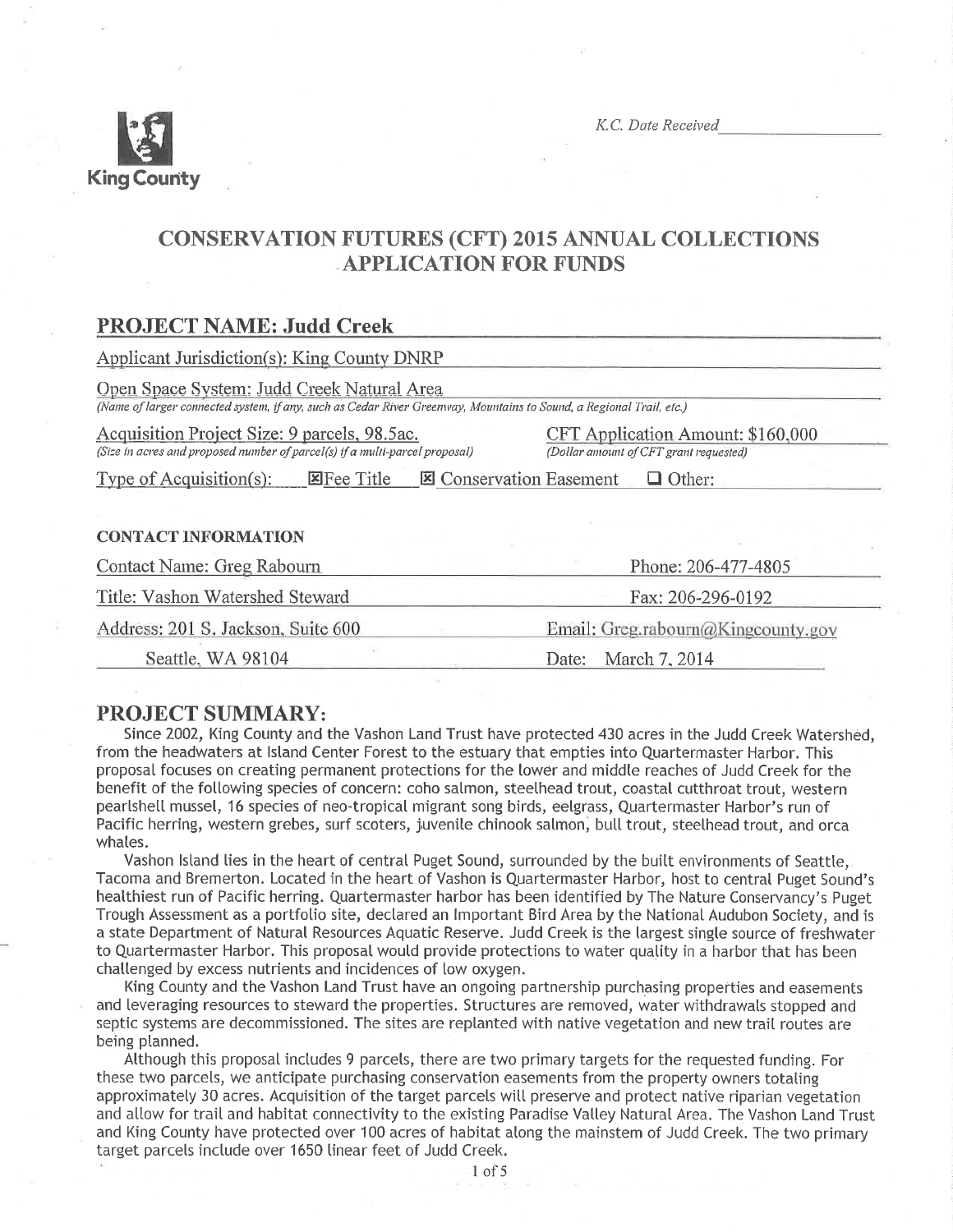# 1. OPEN SPACE RESOURCES

Please review the attached evaluation criteria. For the proposed acquisition parcel(s), please mark those criteria that apply and thoroughly, yet succinctly, describe in the space below how the proposed acquisition satisfies each marked criteria. Please clearly describe how these criteria might be met at a landscape level, and how they apply to individual parcels. If restoration is part of the plan, please briefly describe the current condition and the hoped for restored condition that is the goal of the acquisition.<br>  $\Pi$  A Wildlife habitat or rare plant reserve  $\Pi$  E. Historic/cultural resources

- 
- 
- **EX** C. Scenic resources **tractation EX** G. Park/open space or natural corridor addition **C**D. Community separator  $\boxtimes$  H. Passive recreation opportunity/unmet needs
- 

Wildlife habitat or rare plant reserve:<br>The assemblage of creeks, mixed forests (including mature second growth), forest edges, meadows, The assemblage of creeks, increased forests (including matter second growth, force to 16 species of wetlands, and ponds make this target section of the Judd Creek Watershed attractive to 16 species of neotropical migrating birds - many of which rely heavily on forested riparian zones. Nine bird species identified<br>on this site have been called out as priority species in the Washington Comprehensive Wildlife Conservation Strategy. The target parcels also host pileated woodpeckers, a state candidate for listing. These parcels, combined with adjacent protected lands, create contiguous blocks of habitat capable of supporting larger populations and varieties of wildlife species. Habitat restoration efforts on neighboring parcels will be continued, as necessary, on these priority parcels.

The native freshwater pearlshell mussel (state watch list) is found in Judd Creek and relies on cool water and low impervious surface in the watershed to survive.

## Salmon habitat and aquatic resources:

Coho salmon (federal species of concern), chum salmon and searun cutthroat trout spawn in this reach of Judd Creek. The lower reach is listed as critical steelhead habitat. Judd Creek is the largest single source of fresh water supporting the aquatic food web of Quartermaster Harbor. Poor water quality in Quartermaster has created algal blooms that have killed eelgrass and in recent years created incidences of low oxygen - both of which threaten herring habitat and could hamper spawning success. Herring is a state candidate for listing and<br>a federal species of concern.

Protecting the surface waters that flow to Quartermaster Harbor is important and will aid in sustaining the many important aquatic species that spawn, rear or forage in this protected harbor. These include chinook salmon, bull trout, steelhead trout, coastal cutthroat trout, Pacific herring, and surf smelt. Herring and smelt are critical prey species for adult chinook salmon, which in turn are the preferred prey of the endangered resident Puget Sound orca whales.

The priority parcels contain significant surface water, including springs, forested wetlands, tributaries and <sup>1650</sup>feet of mainstem Judd Creek. They are mapped as both criticat aquifer recharge areas and much of the area is rated with the highest level of susceptibility to groundwater contamination.

#### Scenic resources:

The target parcels provide excellent opportunities for the public to view salmon returning to spawn in Judd Creek. The area offers excellent bird-watching with areas to observe the willow flycatcher and other neotropical migrants that do not often visit large, well-forested urban areas.

# Park/open space or natural corridor addition:

ku terkili india

The acquisition of the target parcels would add protections to 1650 feet of mainstem Judd Creek and add up to 30 acres to this growing preserve along Vashon's largest stream corridor. The priority parcels are located between existing Land Trust parcels. Purchasing easements on these two parcels would allow for a continuous trail connection.

# Passive recreation opportunities:

Vashon residents have limited hiking opportunities without leaving the island. These parcels are part of a vision to create a cross-Island trail from Burton School site near the mouth of Judd Creek, up the watershed to Island Center Forest, and down Shinglemill Creek to Colvos Passage at Fern Cove. The target parcels and previous acquisitions are critical puzzle pieces in the effort to create a permanent protected route along this corridor. These parcels provide excellent bird-watching and nature viewing opportunities.

- 
- $\Box$  A. Wildlife habitat or rare plant reserve  $\Box$  E. Historic/cultural resources<br>  $\Box$  E. Urban passive-use natural area/greenbelt
- $\boxtimes$  B. Salmon habitat and aquatic resources  $\boxtimes$  C. Scenic resources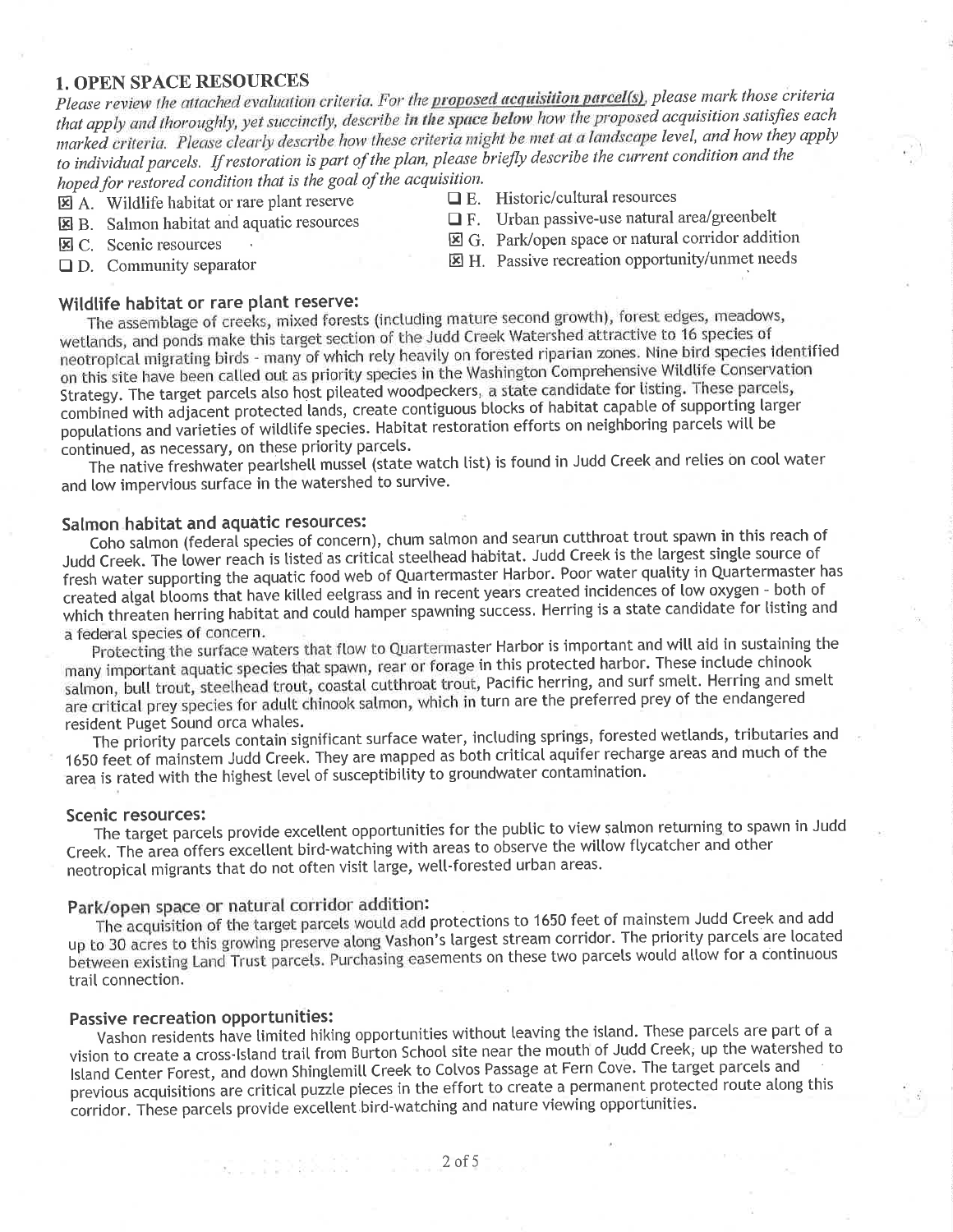## 2. ADDITIONAL FACTORS

For the proposed acquisition parcel(s), please mark all criteria that apply and thoroughly, yet succinctly, describe in the space below how the proposed acquisition satisfies each marked criteria.

- E A. Educational/interpretive opportunity
- **EX** B. Threat of loss of open space resources
- 二 C. Ownership complexity/willing seller(s)/ownership interest proposed
- $\overline{\mathbf{z}}$  D. Partnerships Describe any public or private partnerships that will enhance this project
- $\overline{\mathbf{E}}$  E. Is the property identified in an adopted park, open space, comprehensive, or community plan?
- $\Box$  F. Transferable Development Credits (TDC) participation

#### Educational/interpretive opportunity:

Att the properties are accessible from the pubtic right of way and are adjacent to an easity accessibte salmon viewing location. As the trail network is expanded, these opportunities will grow. Judd Creek offers King County residents a rare opportunity to watch wild salmon spawn in their natal stream - as opposed to merety returning to their hatchery of origin.

#### Threat of loss of open space resources:

One of the priority parcets coutd be subdivided under current zoning regulations. Both parcels coutd experience future impacts due to more active land use. Because of the nutrient loading probtem in Quartermaster Harbor, removing potential devetopment atong the immediate stream corridor - where septic systems and lawn fertilizers are most likely to impact water quatity - will have a direct positive change on water quality and quantity. In order to save the coho run in the long term, the entire watershed will have to be conserved to a level of impervious surface less than 5%. The Judd Creek watershed is currently estimated at 2.2% impervious (Vashon Rapid Rural Reconnaissance).

#### Ownership Complexity:

The majority of the parcels targeted in this application have homes far away from the creek. These properties are excellent candidates for conservation easements with the current owners retaining fee ownership. King County woutd own and monitor the easement. Parcels ending with 9167, 9026 and 9057 are witting setters and appraisals are under way. Parcel -9017 is atso interested, currentty gathering information and speaking with famity members.

### Partnerships:

Throughout this reach, King County has focused on purchasing easements, with the Land Trust holding fee ownership. This partnership between King County and the Land Trust atong Judd Creek provides several benefits to the partners and to the community. Land managed jointty by two conservation organizations is doubty protected into the future. The Land Trust primarity shoutders the maintenance responsibility for the properties. The Land Trust is the first to get calls from community members who spot a problem, can respond quickly to those calls, and can more easily tap into local volunteer energy to maintain the properties. These properties provide excetlent opportunities for King County to votuntarity engage in habitat restoration projects that meet the goats of the Department of Natural Resources and Parks and dovetait with King Conservation District efforts.

#### ldentification in an adopted plan: Conservation of Judd Creek is identified in:

- . King County Vashon lsland Greenprint Anatysis
- 2002 Vashon Park District's Park, Recreation & Open Space Plan
- 1996 Vashon-Maury Island Groundwater Management Plan
- . 1986 Vashon Community Plan and Area Zoning
- . Vashon Land Trust 2010 Judd Creek Conservation Ptan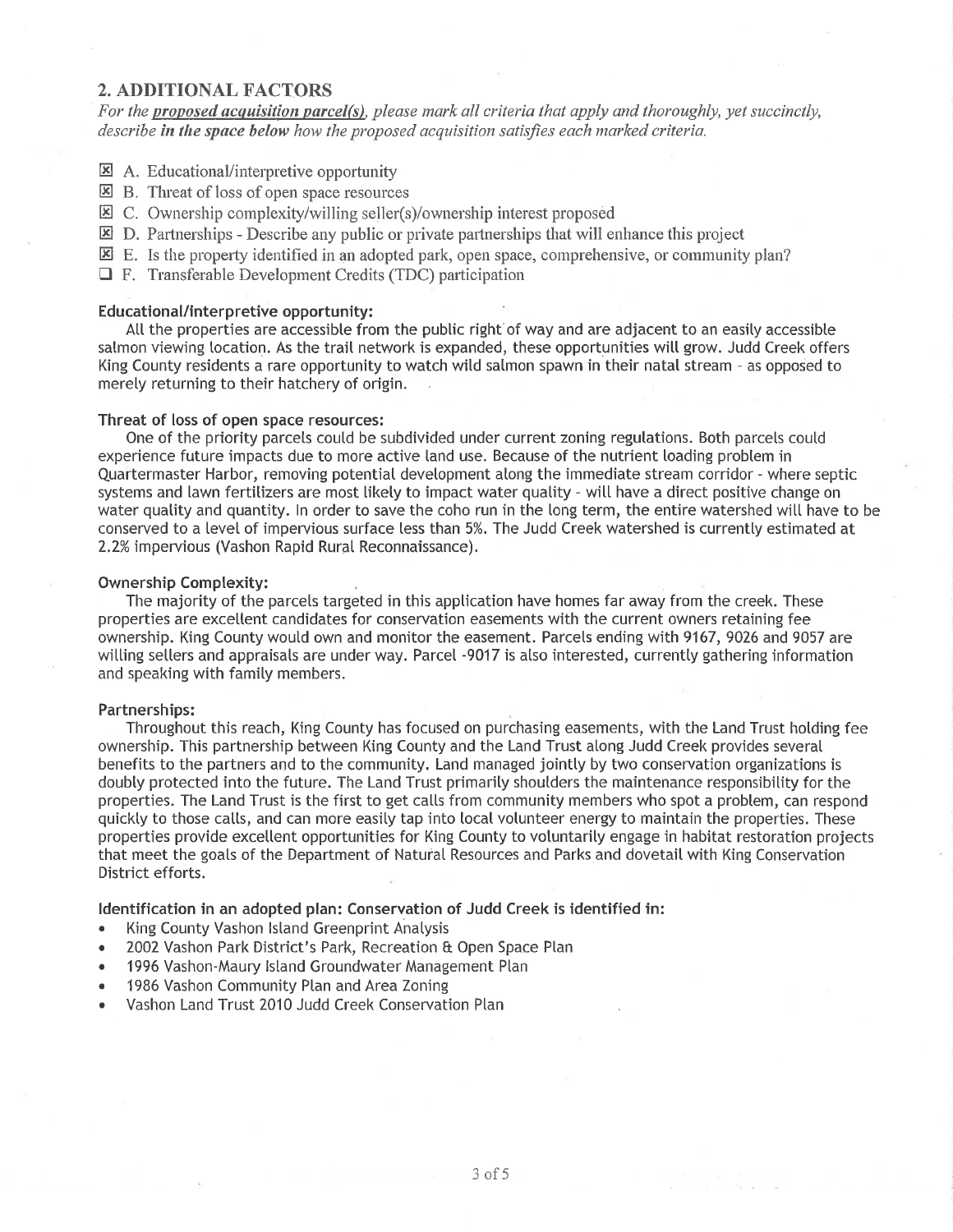## 3. STEWARDSHIP AND MAINTENANCE

How will the property be stewarded and maintained? Does the property lend itself to volunteer stewardship opportunities? How will ongoing stewardship and maintenance efforts be funded?

The Land Trust, will shoulder the responsibility of stewardship and maintenance. King County will be responsibte for monitoring the conservation easements, and witt have the opportunity on a votuntary basis to participate in stewardship and restoration activities. The Land Trust regutarty organizes votunteer stewardship work parties, and hires a four-person work crew each summer.

King County and The Land Trust have established an excellent track record of habitat restoration and project maintenance over the past seven years. Restoration projects have included landslide stabitization, large woody debris installation, and derelict house removals. The Land Trust has initiated 26 acres of weed removal and re-vegetation at more than 10 locations, and has monitored and maintained those areas ditigentty. The Land Trust has partnered with the Vashon Basin Steward and with the King Conservation District on a series of projects that will improve habitat on these properties. To date, all of the Land Trust parcels with King County easements have undergone habitat restoration efforts. For example, after compteting the Anderson purchase with previous CFT funding, King County removed the structure, septic and leaking underground oiI tank from the stream buffer. The in-stream habitat was enhanced with large wood in the creek and the site was revegetated.

The King County Vashon Basin Steward and Land Trust witt continue to partner on funding stewardship activities on existing and new acquisitions.

## 4. PROJECT BUDGET

| 1) TOTAL CFT APPLICATION AMOUNT <sup>a</sup> | CFT: \$160,000        |
|----------------------------------------------|-----------------------|
| 2) TOTAL PEL APPLICATION AMOUNT <sup>®</sup> | <b>PEL: \$160,000</b> |

<sup>a</sup>Allowable CFT acquisition costs (Ordinance 14714): The disbursement of funds shall be made only for capital project expenditures that include costs of acquiring real property, including interests in real property, and the following costs: the cost of related relocation of eligible occupants, cost of appraisal, cost of appraisal review, costs of title insurance, closing costs, pro rata real estate taxes, recording fees, compensating tax, hazardous waste substances reports, directly related staff costs and related legal and administrative costs, but shall not include the cost of preparing applications for conservation futures funds.<br><sup>b</sup>King County projects only, if applicable.

#### Estimation of property value:

Briefly note how land values have been estimated (i.e., appraisal, property tax assessment, asking price, letter of value or other means).

Property tax assessment and real estate staff estimate.

| PROJECT COSTS                                          | <b>ESTIMATED DOLLAR AMOUNT OR RANGE</b> |
|--------------------------------------------------------|-----------------------------------------|
| Total property interest value                          | \$288,000                               |
| Title and appraisal work                               | \$10,000                                |
| Closing, fees, taxes                                   | \$6500                                  |
| Relocation                                             | <b>NA</b>                               |
| Hazardous waste reports                                | \$500                                   |
| Directly related staff, administration and legal costs | \$15,000                                |
| <b>Total Project Costs (CFT and other funds)</b>       | \$320,000                               |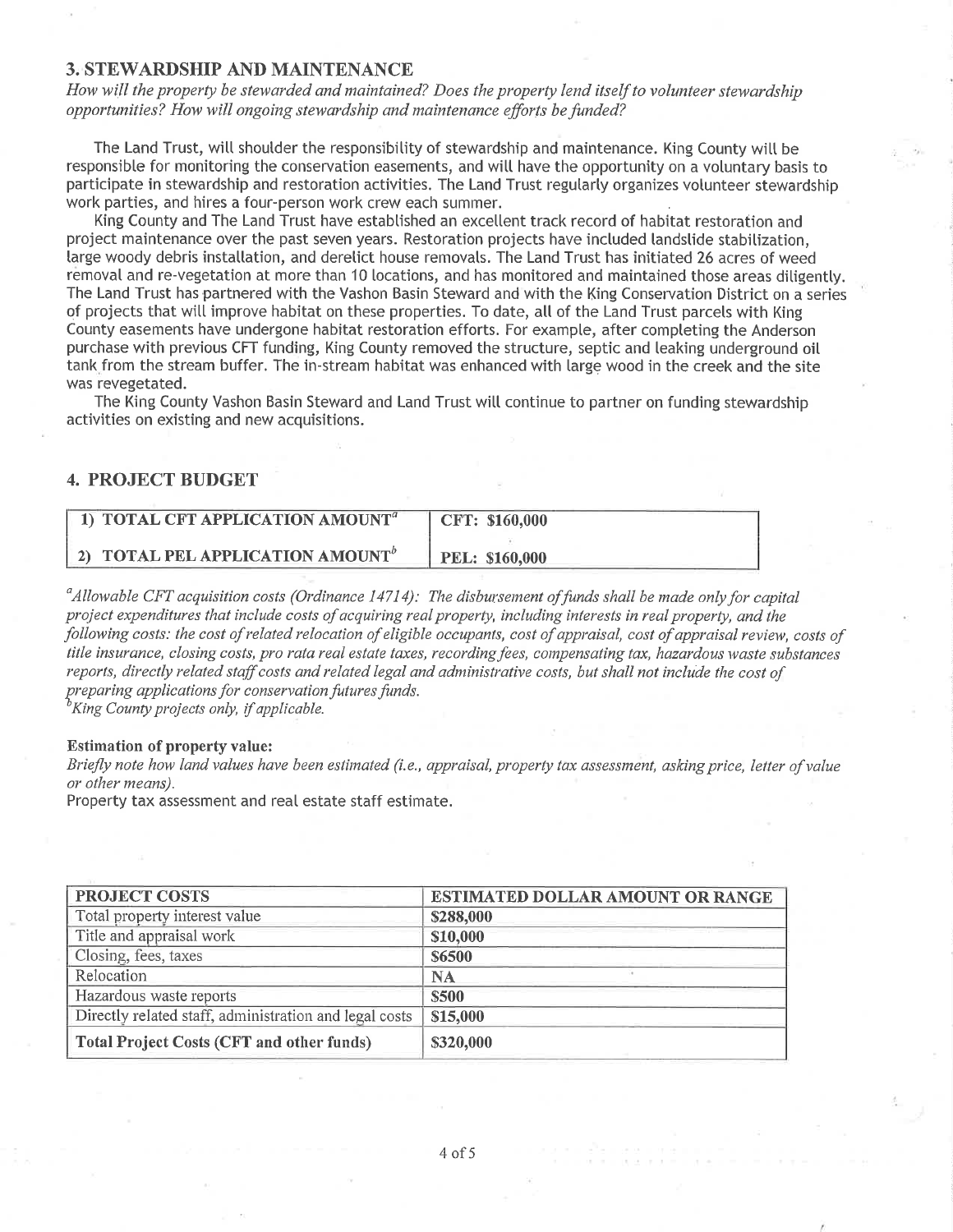| <b>MATCHING FUNDS: Existing Sources</b><br>(CFT can only provide a maximum of 50% of anticipated<br>project costs) | <b>DATE</b><br>(Expended or Committed) | <b>DOLLAR AMOUNT</b><br>(Expended or Committed)  |
|--------------------------------------------------------------------------------------------------------------------|----------------------------------------|--------------------------------------------------|
| Parks Levy                                                                                                         | <b>Request Pending</b>                 | \$160,000                                        |
|                                                                                                                    |                                        |                                                  |
| <b>Total CFT Funds Previously Received</b><br><b>This Project</b>                                                  |                                        | \$1,186,000                                      |
| <b>Total Matching Funds and Past CFT Funds</b><br><b>Currently Identified</b>                                      |                                        | Additional match not<br>needed beyond Parks Levy |
| <b>Unidentified Remaining Match Need</b>                                                                           |                                        | \$0                                              |

Unidentified remaining match need: What funds are anticipated and what is the time frame? Please briefly discuss how the unidentified remaining match need above will be met.

No additional match needed.

# 5. IN-KIND CONTRIBUTIONS FROM PARTNERSHIPS

| <b>Brief Activity Description</b>                                       | <b>Dollar Value of</b><br>In-kind<br><b>Contribution</b> | <b>Status</b><br>(Completed or Proposed) | <b>Activity Date Range</b><br>(Completion Date or Proposed<br>Completion Date) |
|-------------------------------------------------------------------------|----------------------------------------------------------|------------------------------------------|--------------------------------------------------------------------------------|
| Vashon Land Trust purchase of<br>fee values of parcels.                 | ~10,000                                                  | <b>Partially Completed</b>               | Budget approved                                                                |
| Value of easements to be<br>donated by the Land Trust to<br>King County | \$700,000                                                | Future                                   | December, 2015                                                                 |
| <b>TOTAL</b>                                                            | \$710,000                                                |                                          |                                                                                |

6. ATTACHED MAPS (*Two maps are now required: 1) site map and 2) general location map; you* may also include one additional map, aerial photo or site photo)

8 11" maps are preferred, but 11 x 17" is acceptable if folded and hole-punched for insertion into a three-ring binder.

Site Map **Location Map** Priority parcels potential easement areas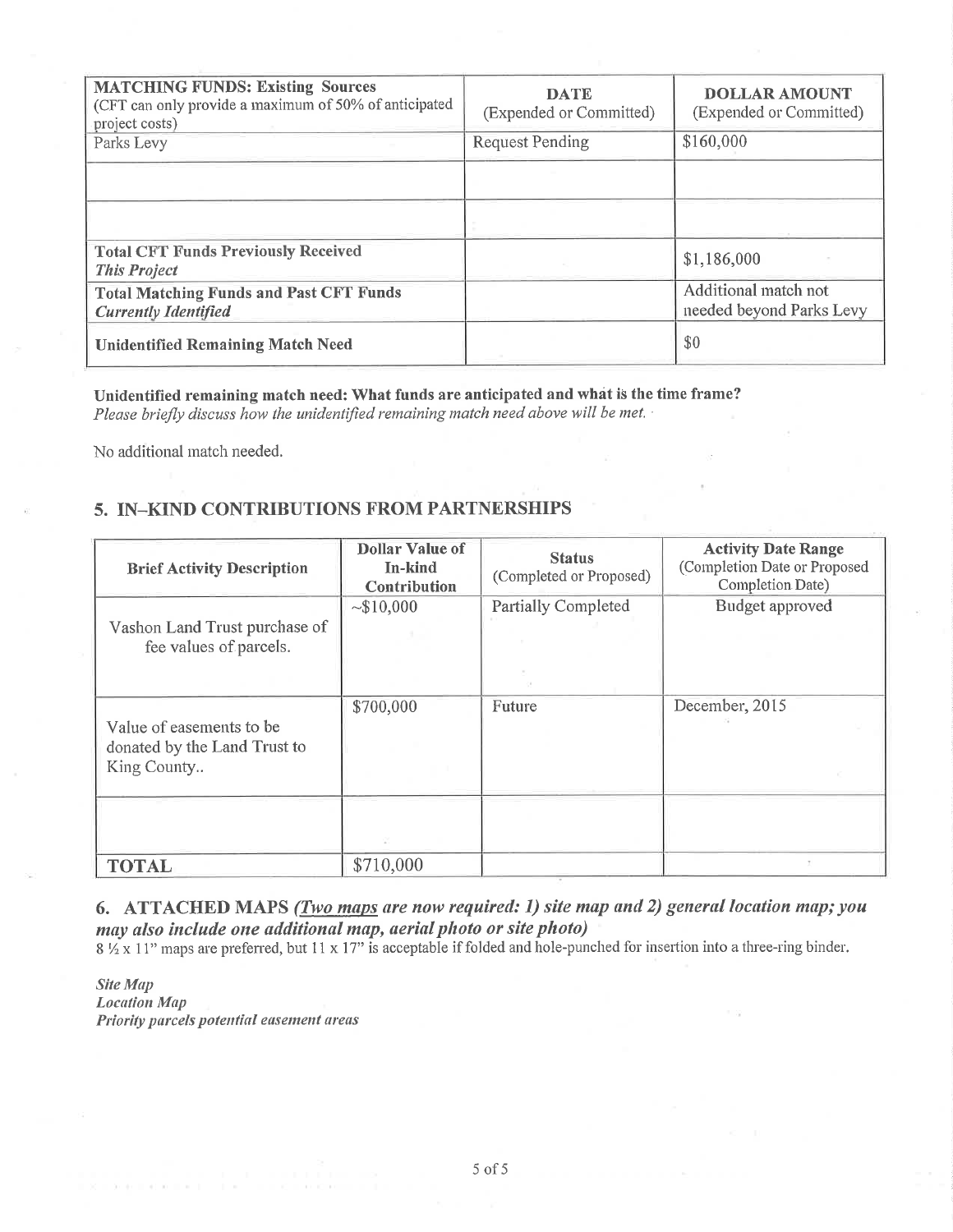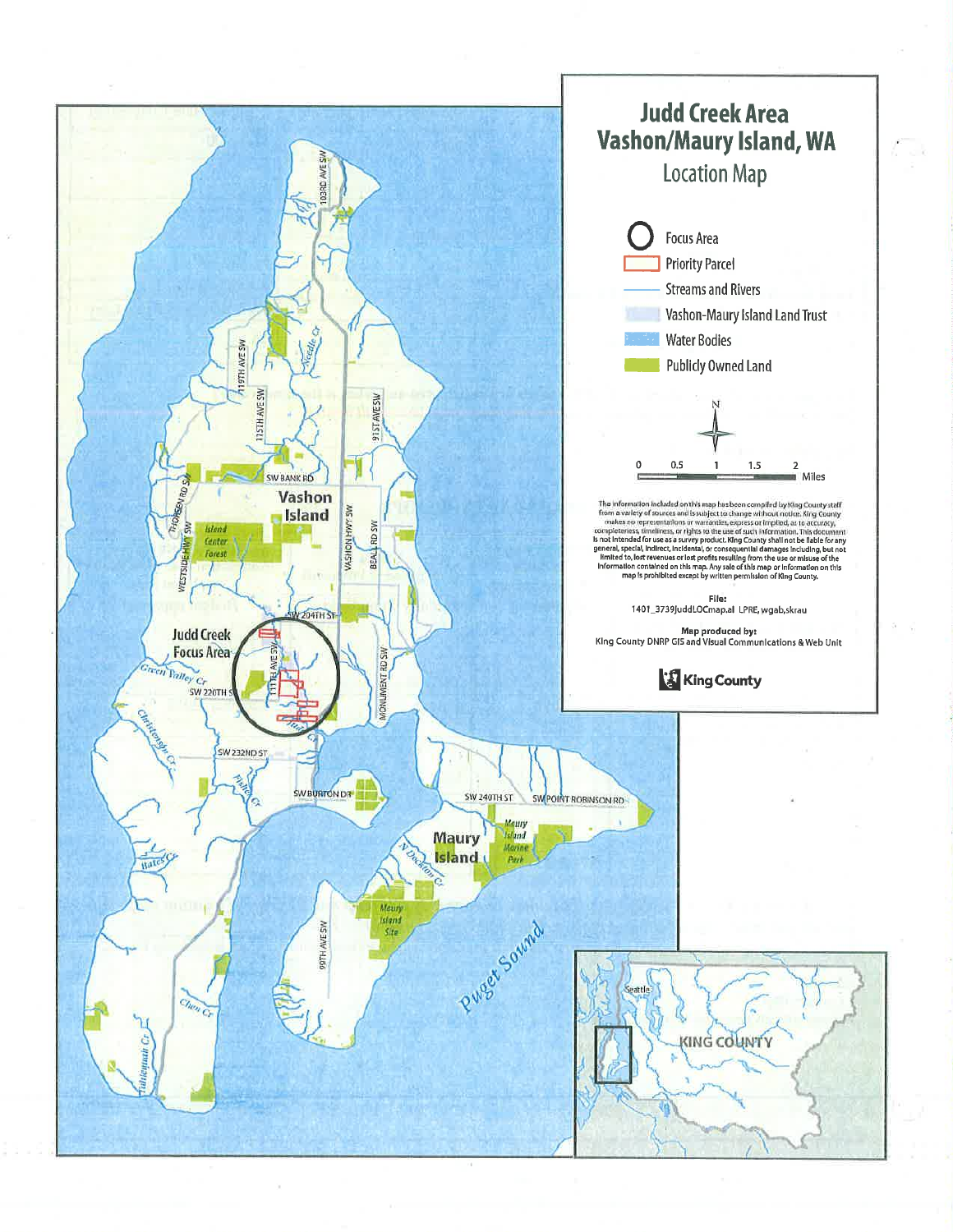

**Judd Creek Parcels, Vashon Island** Site Map



Target Fee or Conservation Easement Parcel Vashon Land Trust Parcel Publicly Owned Lands 2015 Priority Parcel

 $\overline{0}$ 200 400 800 Feet

**King County** 

Map produced by<br>King County DNRP GIS and Visual Communications & Web Unit